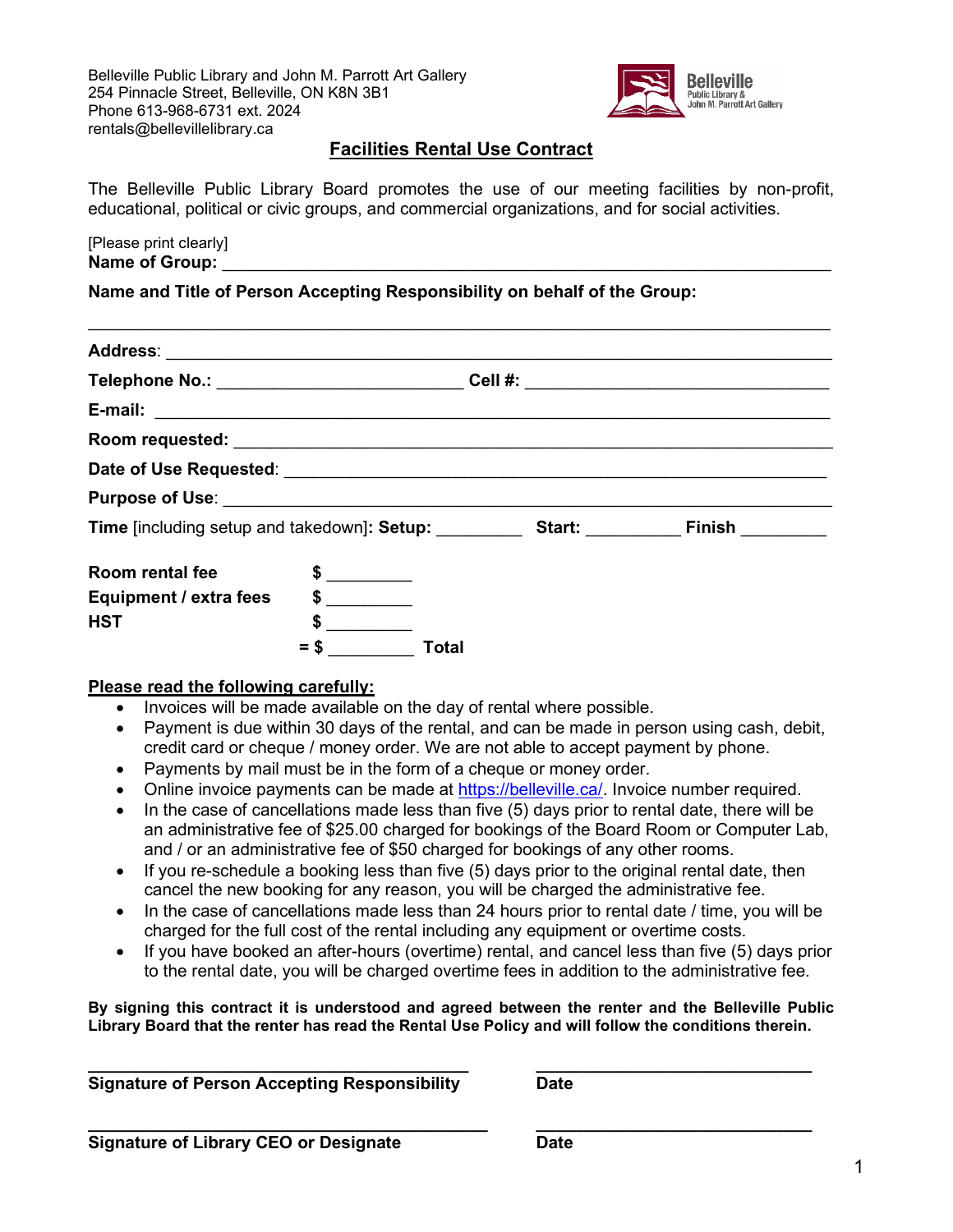**Rental Rates:** Rates are dependent upon the space requested, the type and the time of use. Each space is shown with a daily rate applicable for personal or commercial use.

Non-profit groups are invoiced at 50% of the rate if they are not charging admission for their event. If a non-profit group is charging admission for their event, they will be invoiced at 75% of the room rental rate.

The rate is reduced by 50% for rentals that end before 12:00 p.m. or start after 5 p.m.

Generally room rentals are not booked for times when the Library or Gallery are closed. If you are interested in renting a room beyond the normal operating hours of the Library or Gallery, please inquire as to overtime rates and availability.

| <b>Daily Rate</b>                |  |  |  |  |  |  |
|----------------------------------|--|--|--|--|--|--|
| \$850                            |  |  |  |  |  |  |
| \$300                            |  |  |  |  |  |  |
| \$300                            |  |  |  |  |  |  |
| \$250                            |  |  |  |  |  |  |
| \$250                            |  |  |  |  |  |  |
| \$100<br>Betty Colden Board Room |  |  |  |  |  |  |
| Request quote                    |  |  |  |  |  |  |
|                                  |  |  |  |  |  |  |

# **There is a \$25 minimum charge for all rentals.**

*Freedom of Information – Personal information required on Library forms is for statistical or registration purposes only. Such information is collected under the authority of the Ontario Public Libraries Act, R.S.O. 1990 and will be used to facilitate the daily activities of the Library. Questions about the collection of this information should be directed to the CEO, 254 Pinnacle Street, Belleville ON K8N 3B1.*

**Facilities Available / Requested:** The Library / Gallery includes the following rental spaces:

\_\_\_ Meeting Room: installed projection screen and white board; room darkening blinds; **24' x 38.5'**; capacity – Standing **170**; Non-fixed seats **75**; Non-fixed seats & tables **60** 

Art Gallery: Contact Wendy Rayson-Kerr, Acting Curator, ext. 2039 for more information

\_\_\_ Board Room: installed projection screen; large board table and up to 16 chairs; **23' x 23'**

\_\_\_ Outside courtyard: **Contact library to discuss rates and availability.** 

**Extras:** The following is available when booking a room. Indicate beside each item requested.

Use of servery with fridge and microwave. A **\$50 charge** will be applied to rental.

\_\_\_ Use of grand piano. A **\$25 per hour, to a maximum of \$100** will be applied to rental.

\_\_\_ Use of sound system (speakers, lapel + hand mic). A **\$25 charge** will be applied to rental.

Use of laptop, and / or  $\vert$  LCD projector. A \$25 charge will be applied to rental.